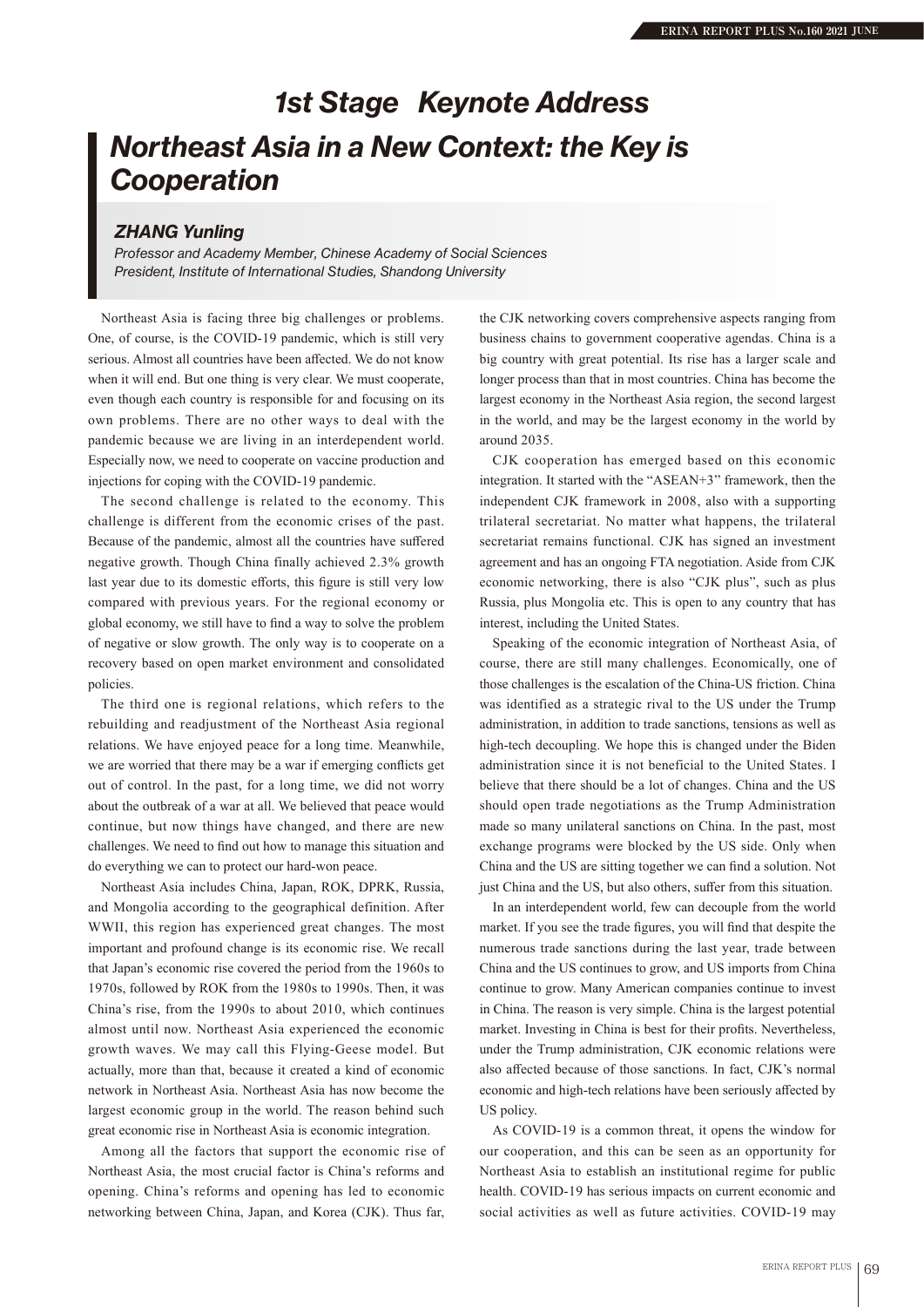strike again. Just like the Japanese government, which had announced that it would welcome all tourists and then suddenly had to close it down due to its surging number of infectors. China also did the same thing –closed its doors- because of the increasing pandemic infectors coming from abroad. We must be very cautious when it comes to the safety of human beings. I have no idea when we can go back to normal. Probably during this year, 2021, each government still has to remain cautious. Hence, I do not think we can return to normal very soon. However, what matters more is how to rearrange our relations in such an abnormal situation.

Economic integration in Northeast Asia is facing a new challenge caused by the issue of economic security, which suddenly comes to the fore. A core concern on economic security is how far it goes. Many normal economic exchanges may be stopped due to the control of security with very complex effects. In the past, security was more related to national security. Due to the pandemic, social security and business security are high on agendas. Companies have to rethink their strategies and consider whether they need to create more efficient and robust networks of supply chains. People cannot travel freely thus far due to health security controls. Before COVID-19, we saw hundreds of millions of people from China traveling abroad. They liked to travel everywhere, but now they have to rethink the security of their trips. All of those have severe effects on policy, on business and people.

Challenges always come with opportunities. China's effective and quick control of its domestic pandemic and its rapid economic recovery provide a positive role in facilitating the regional cooperation and economic recovery. The conclusion of RCEP negotiation gives a strong signal that the openness and cooperation will continue, and the CJK FTA, with RCEP as the background, can move faster. The change of the US administration may help to move to a more manageable Sino-US relationship. Both China and the US should take this opportunity to open dialogue and reduce the tensions.

The subject of this meeting is China and Northeast Asia. China is becoming stronger and its rise will continue. China's rise should be considered a good thing as a strong China will make greater contributions to our region. Unfortunately, some see China's rise as a trouble or a threat. China has its own style of administration and government, which is different. China holds its commitment to insisting on the peace and development road in its Constitution. It has announced again and again that China will never compete for status as a superpower or domination. We should believe China. Although things do not always go smoothly, China continues to open, continues to join the international community, and continues to be responsible for international actions and behaviors. China and EU just concluded their investment treaty. This shows China's will to open and integrate into the international market. In the treaty, China has made more commitments to open its market and accepted a lot which in the past we thought it could not possibly accept.

China has to insist on its political system while it also has to closely join the world and the region. Therefore, we should learn how to live with a different China, and with a cooperative and open China. Actually, each country is different from any other. We should learn how to manage well the differences. The efforts come from all aspects. We are living in an inter-dependent world. The interests are related to all of us. This is not a way of confronting or competing. It is a way of living together and finding a way to solve our differences.

Coming back to the economy. China just announced its new policy of dual circulation. This kind of policy has been discussed for many years already. We must understand that China cannot continue a model in which economic growth heavily relies on export supports. China has to mobilize its resources and markets and achieve more innovation rather than relying on the outside. However, this is not inward-looking. It is outward-looking. Dual circulation behaviors try to think of China and the world from a different kind of approach. In the past, China relied more on the outside market. But in the future, China will rely more on its own market and a different way for linking itself to the outside world. China can become a country similar to the US, as a major importer as well as a major outside capital investor. Hence, this will be good for the region and also for the world. However, it is not a short or sudden change, the transition probably needs a long time. At least, I think it requires two decades.

Coming back to Northeast Asia. It is most dynamic but with a lot of challenges and dangers. What we need and what we expect is a stable and cooperative Northeast Asia, rather than a divided Northeast Asia. The Trump administration tried to divide it. Now since the US is under a new administration, we can probably come back and rethink about what we need to do.

We need a new mind set for the future. China has called on community-building for a shared future. This is a new mindset for living together. What China called for is actually a forwardlooking strategy. China does not say what kind of community it is. But we need to make progress and contribution. Community building for a shared future can be implemented on economic development, culture, health care, on dealing with COVID-19 etc. The key point is to let us work together. I think that is how to understand it.

Northeast Asia has two major emergent tasks--the COVID-19 pandemic and a cooperative agenda. As the COVID-19 has not gone, we need to strengthen our cooperation. Economic growth is a key concern for our region. We have made some progress in facilitating exchanges by adopting the green channel travel and encouraging business travel. On that basis, we can do more. Until now, we have no-lasting medicine to cure COVID-19. Thus, we should continue to cooperate on research and work on medical products in the future.

CJK cooperation is essential for Northeast Asia. We must revitalize our cooperation to have the trilateral summit meeting. We have not seen action on this yet. I remember two years ago, the three leaders seriously committed to not stopping the CJK summit meeting. Actually, it should be very easy to do online. This is crucial. Throughout history, for thousands of years, the three countries never sat together equally for cooperation. Now we have to continue it no matter what happens. In fact, I think we should work early this year to push for the next CJK